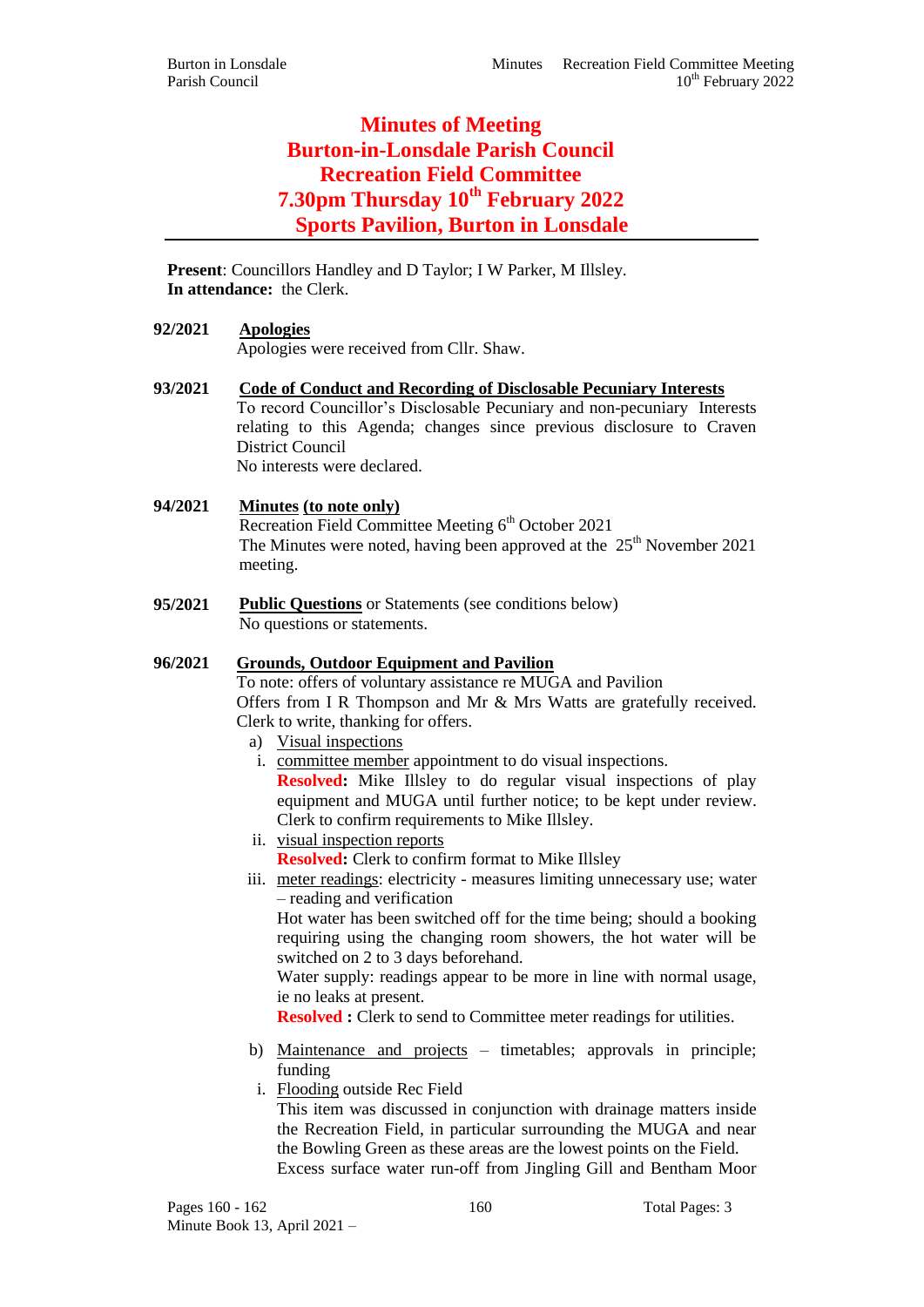Road east of the Recreation Field appears to be occurring more frequently, due to higher rainfall. The most recent high rainfall event in early January resulted in the footpath to the Recreation Field being partially washed away, and flooding on both the Bowling Green and MUGA. Small channels from the roadside to the river have been dug to help future run-off drain away from the Field, recognising this is not a permanent solution.

Conclusion: flooding and drainage issues need to be dealt with in the next two to three months before any serious work to the MUGA is undertaken.

**Resolved:** To check fall in height from MUGA to nearby stream; to consult local contractors K Hunter and B Lawson re preliminary investigation work to calculate likely costs of full works to drainage around MUGA and Bowling Green, and for recommendations regarding run-off outside the Recreation Field. To report to full council.

ii. Pavilion

Storage extension proposal

The Chairman highlighted the list of works for the Recreation Field are aspirations, and, the Committee should develop and progress them up to a decision point as long as the cost is low. They are then ready to complete from the approved prioritised list. depending on their priority. The likely cost of c£20,000 to build the storage extension was discussed and is to be assessed against the more pressing MUGA playing surface refurbishment cost of c£28,000-£30,000 as per the process above.

**Resolved:** Cllr Handley to contact CDC Planning Department to enquire what sort of planning permission would be required for the stage extension and if application fees are payable.

# iii. Car park area works:

Edging and Fence between play park and car park

Mike Illsley reported the fencing between the play area and the car park will be done on  $11<sup>th</sup>$  February.

Further work to bring car park surface back to standard, and edging will be c. £600-£800 for chippings and c. £400 for edging; total c £1,200.

#### **Resolved**

To present estimates to full council for approval for expenditure.

# iv. Multi Use Games Area (MUGA)

It was explained to the new committee member that Burton Community Sports Association used to operate the MUGA; the Council's lease of land to BCSA lapsed in June 2021, since which time maintenance responsibilities have devolved to the Parish Council. Meanwhile, the BCSA members are Ian Parker and Ian Thompson.

The playing surface requires regular monitoring as, at certain times of the year, following heavy rain, the surface is not playable until excess water has drained off.

- drainage works outside MUGA see Minute 96/2021, b i) above
- replacement boards around MUGA work timetable

The Chairman calculated the work might take about  $6 - 8$  full days'